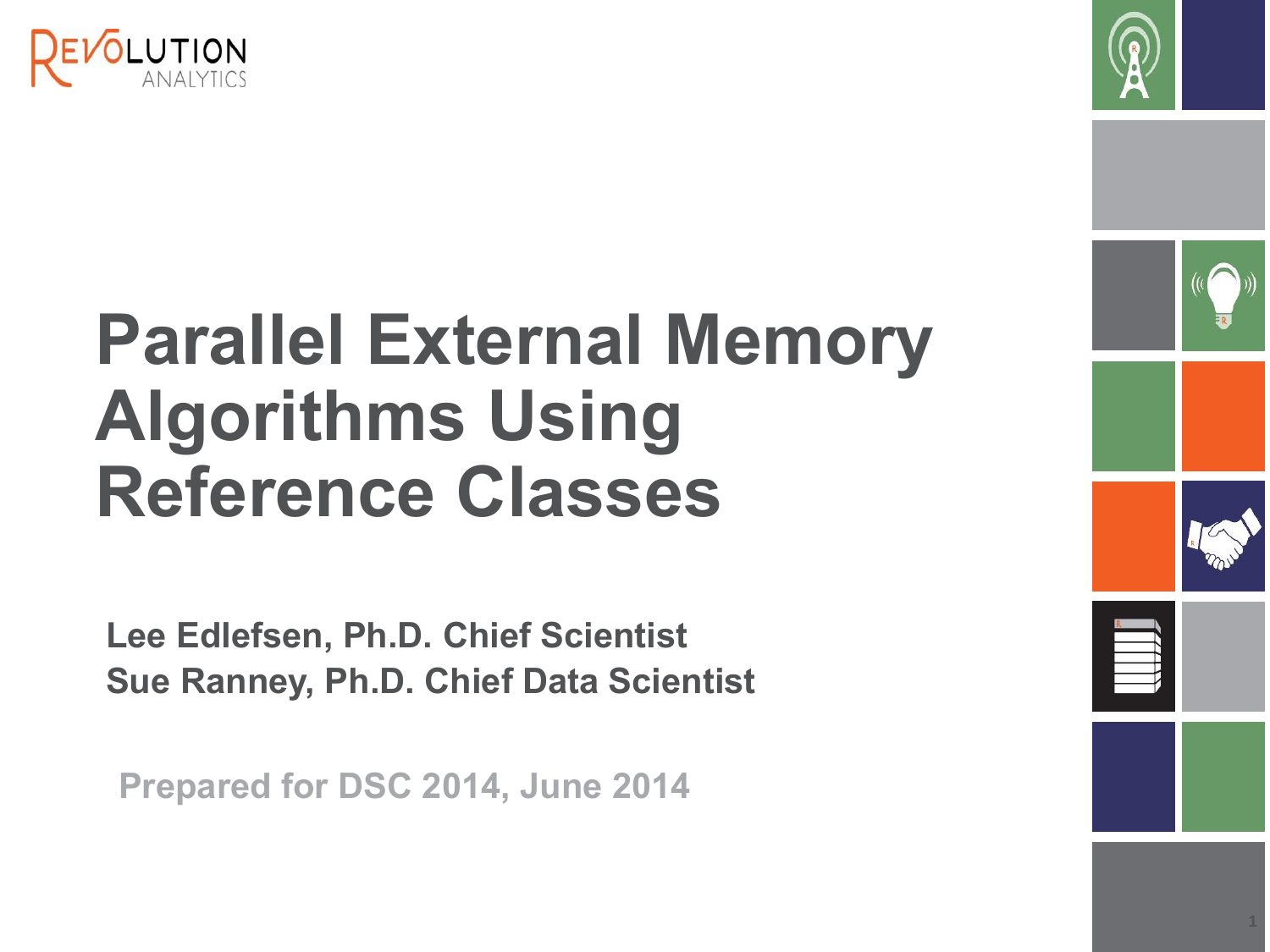

## Introduction

- In many fields, the size of data sets is increasing more rapidly than the speed of single cores, of RAM, and of hard drives
- In addition, data is being collected and stored in distributed locations
- In some applications it is also important to be able to update computations as new data is obtained
- To deal with this, there is increasing need for statistical and machine learning code that does not require all data to be in memory and that can distribute computations across cores, computers, and time
- Parallel External Memory Algorithms provide a foundation for such software

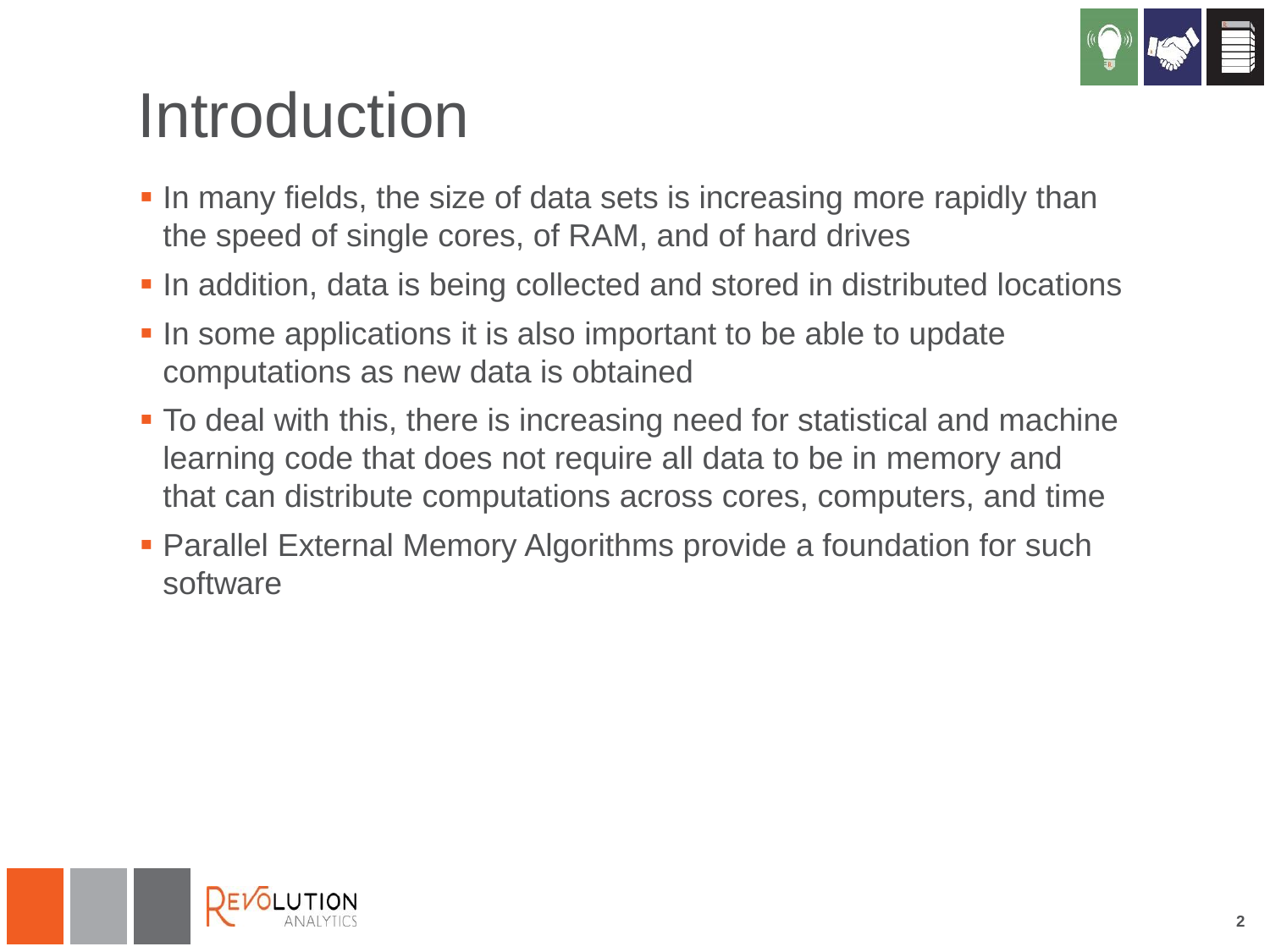

### RevoPemaR

- An R package providing a framework for writing Parallel External Memory Algorithms (PEMA's)
- Uses Reference Classes
- Code can be written, tested, and run using data in memory on one computer, and then can be deployed to a variety of distributed compute contexts, using a variety of data sources
- An experimental version of this package is being released this summer as part of Revolution R Enterprise 7.2, under the Apache 2.0 license
- This framework is based on, and is very similar to, a C++ framework we have used for several years in RevoScaleR to implement extremely high performance statistical and machine learning algorithms; the main difference is that the C++ framework supports the use of multiple cores via threading

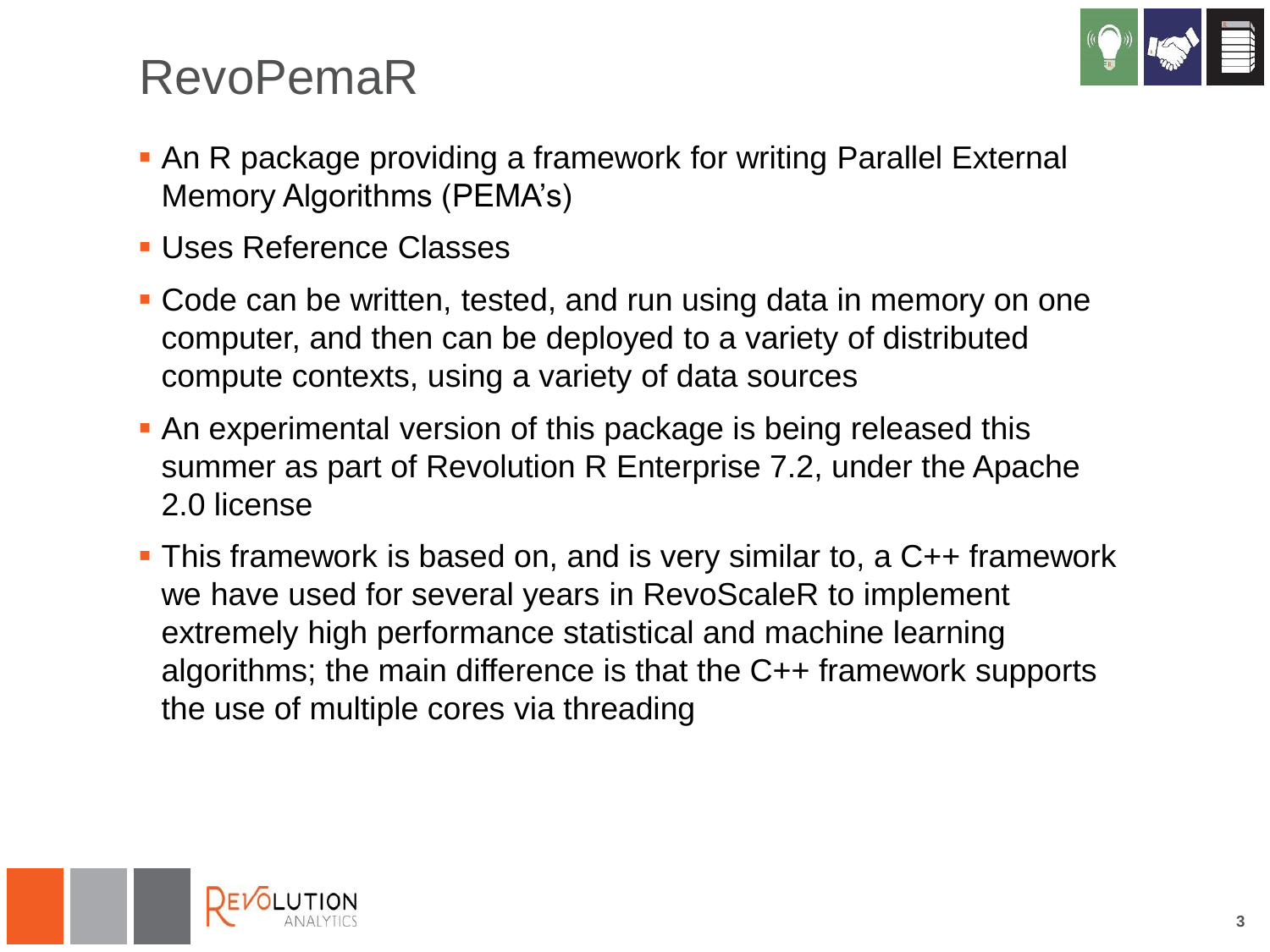

### Features of code written using the RevoPemaR framework

- **Scalable**: it can process an unlimited number of rows of data in a fixed amount of RAM, even on a single core
- **Distributable:** it is distributable across processes on a single computer and across nodes of a cluster
- **Updateable**: existing results can be updated given new data
- **Portable:** 
	- **With respect to platforms:** it can be executed on a wide variety of computing platforms, including the parallel and distributed platforms supported by Revolution's RevoScaleR package (Teradata, IBM Platform LSF, Microsoft HPC Server, and various flavors of Hadoop)
	- **With respect to data sources**: it can also use a wide variety of data sources, including those available in RevoScaleR

The same code will run on small and huge data, on a single core and on multiple SMP cores, on a single node and on multiple nodes.

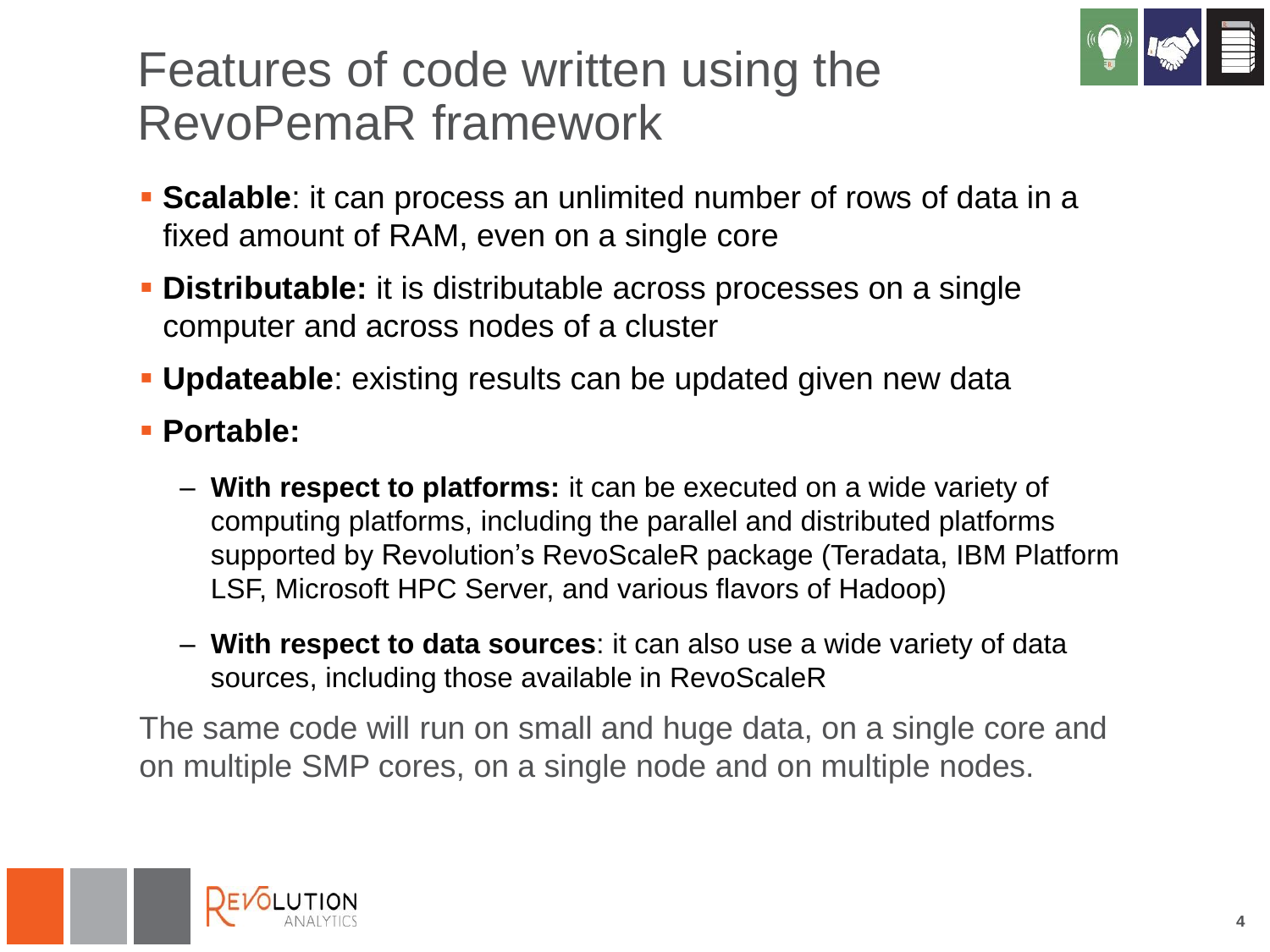

#### Reference classes

- Object oriented system in R that is similar to those in Java, C++
- Fields of RC objects are mutable; they are not copied upon modification
- Methods belong to objects, can operate on the fields of the object, and all methods see the changes made by any method to a field
- **Introduced in R 2.12, by John Chambers**
- **Is a special S4 class that wraps an environment**

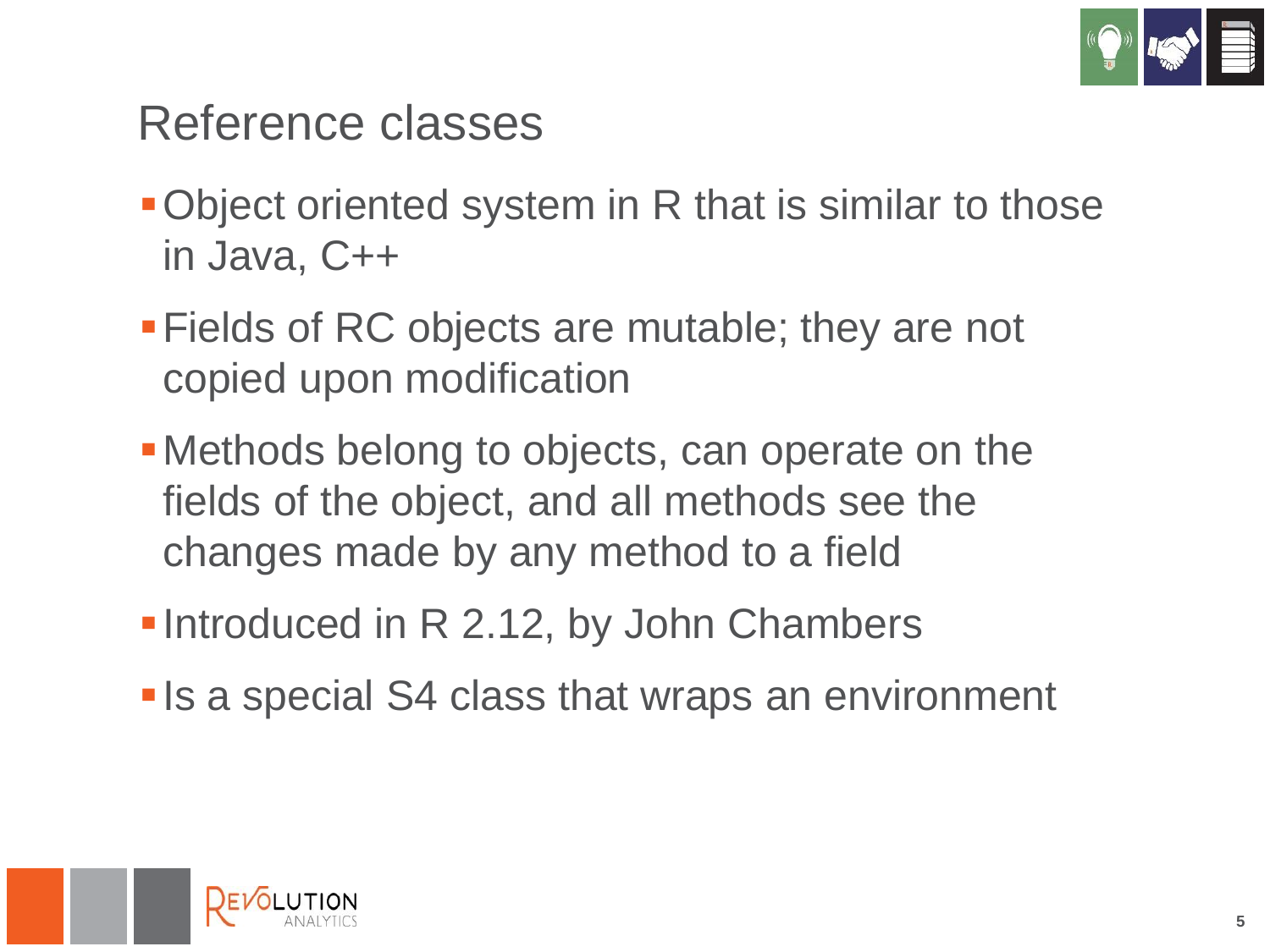

### External memory algorithms (EMA's)

- Algorithms that do not require all data to be in RAM
- Data is processed sequentially, a chunk at a time, with intermediate results produced for each chunk
- **Intermediate results for one chunk of data can be combined with** those of another chunk
- Such algorithms are widely available for statistical and machine learning methods

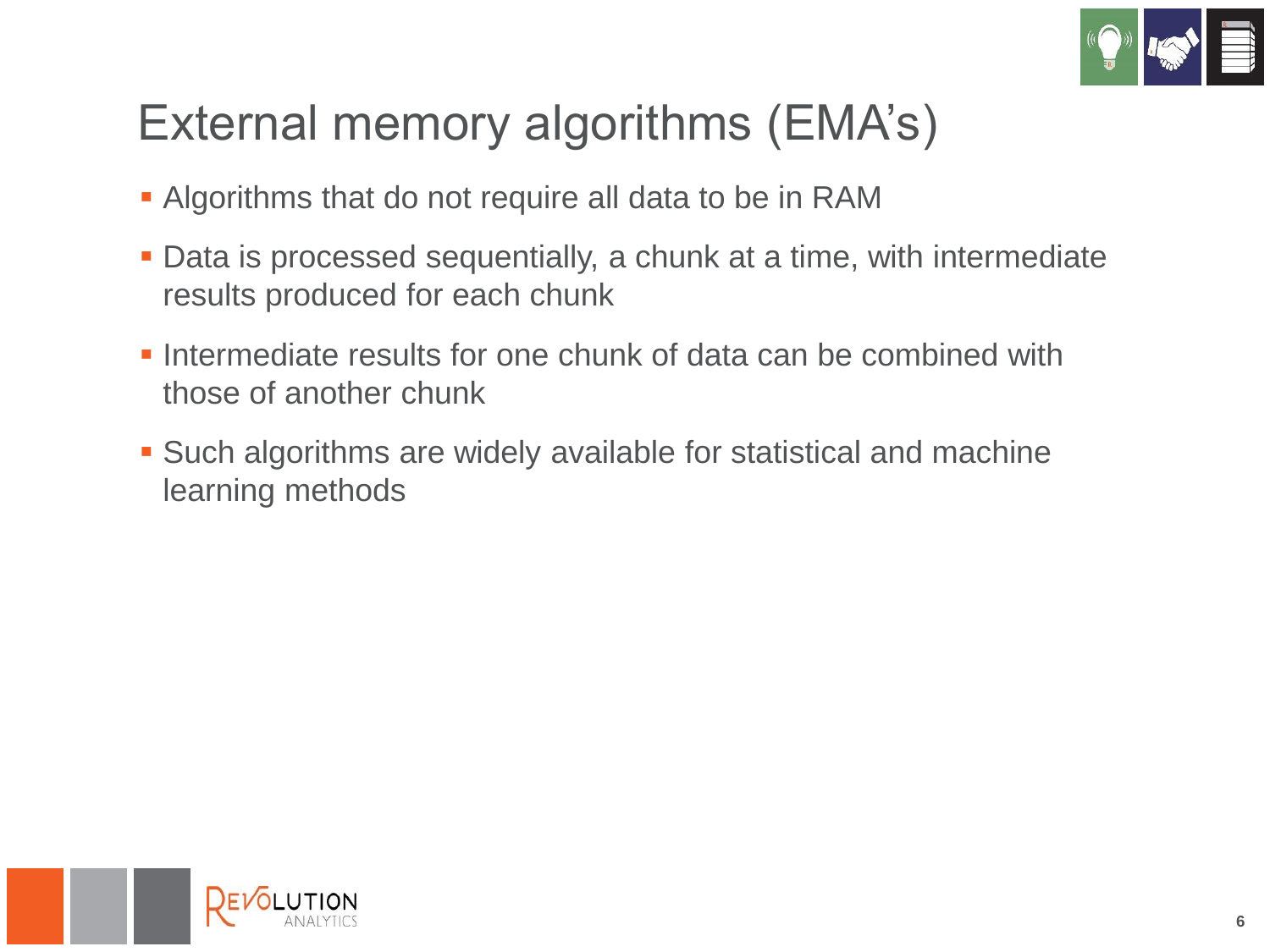

### Example external memory algorithm for the mean of a variable

- **initialize** method: sum=0, totalObs=0
- **processData** method: for each chunk of x; sum = sum + sum(x),  $totalObs = totalObs + length(x)$
- **updateResults** method:
	- $-$  sum<sub>12</sub> = sum<sub>1</sub> + sum<sub>2</sub>
	- totalObs<sub>12</sub> = totalObs<sub>1</sub> + totalObs<sub>2</sub>
- **processResults** method: mean = sum / totalObs

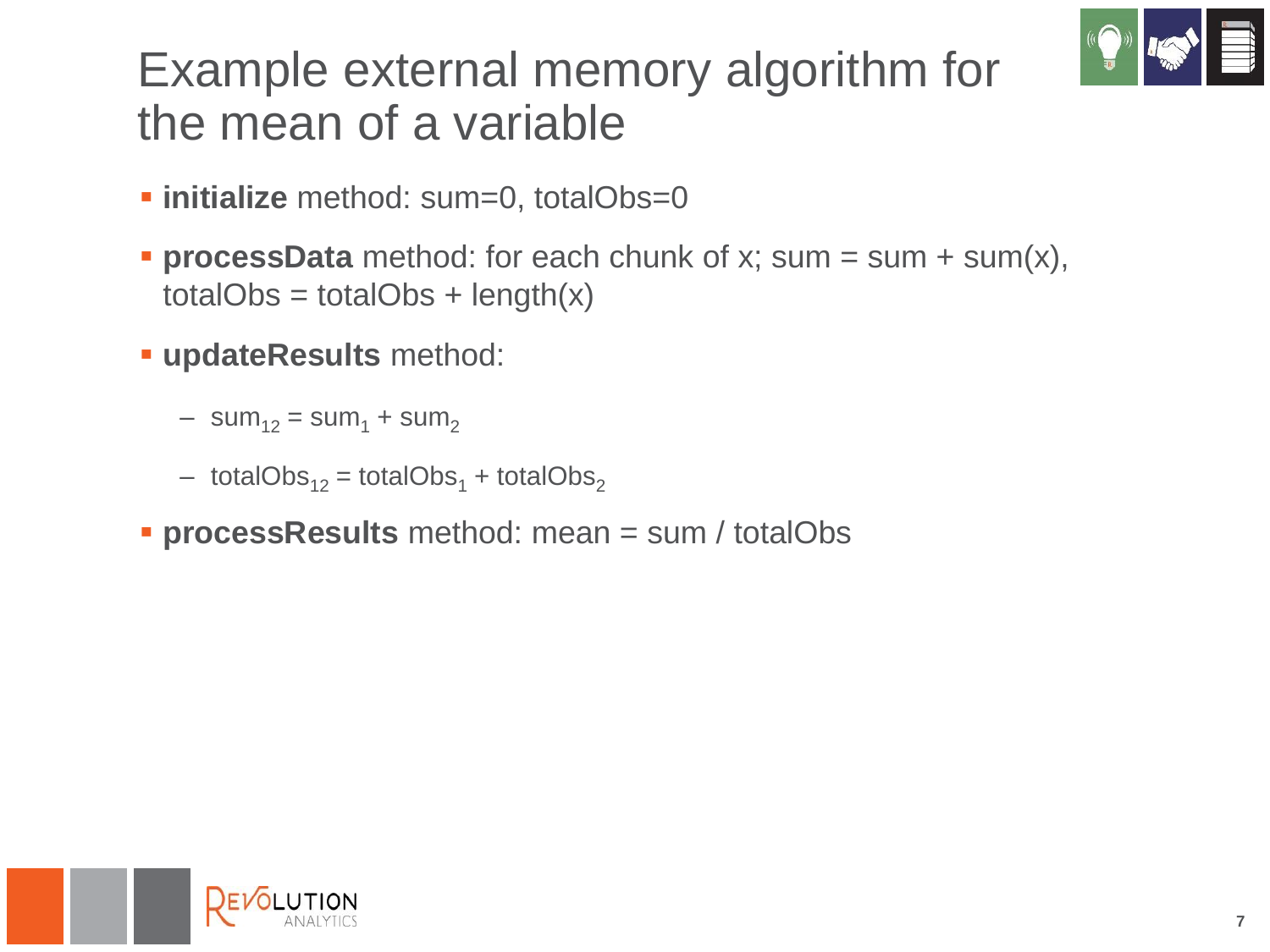

### Parallel external memory algorithms (PEMA's)

- **PEMA's are implementations of EMA's that allow them to be** executed on multiple cores and computers
- Chunks of data are processed in parallel, as well as sequentially
- To write such algorithms, the inherently sequential parts of the computation must be separated from the parallelizable parts
- For example, for iterative algorithms such a maximum likelihood (e.g. IRLS for glm), each iteration depends upon the previous one so the iterations cannot be run in parallel. However, the computations for each iteration can often be parallelized, and this is usually where most of the time is spent in any case.
- **Keys to efficiency** 
	- avoid inter-thread and inter-process communication as much as possible
	- rapidly get chunks of data to the processData methods

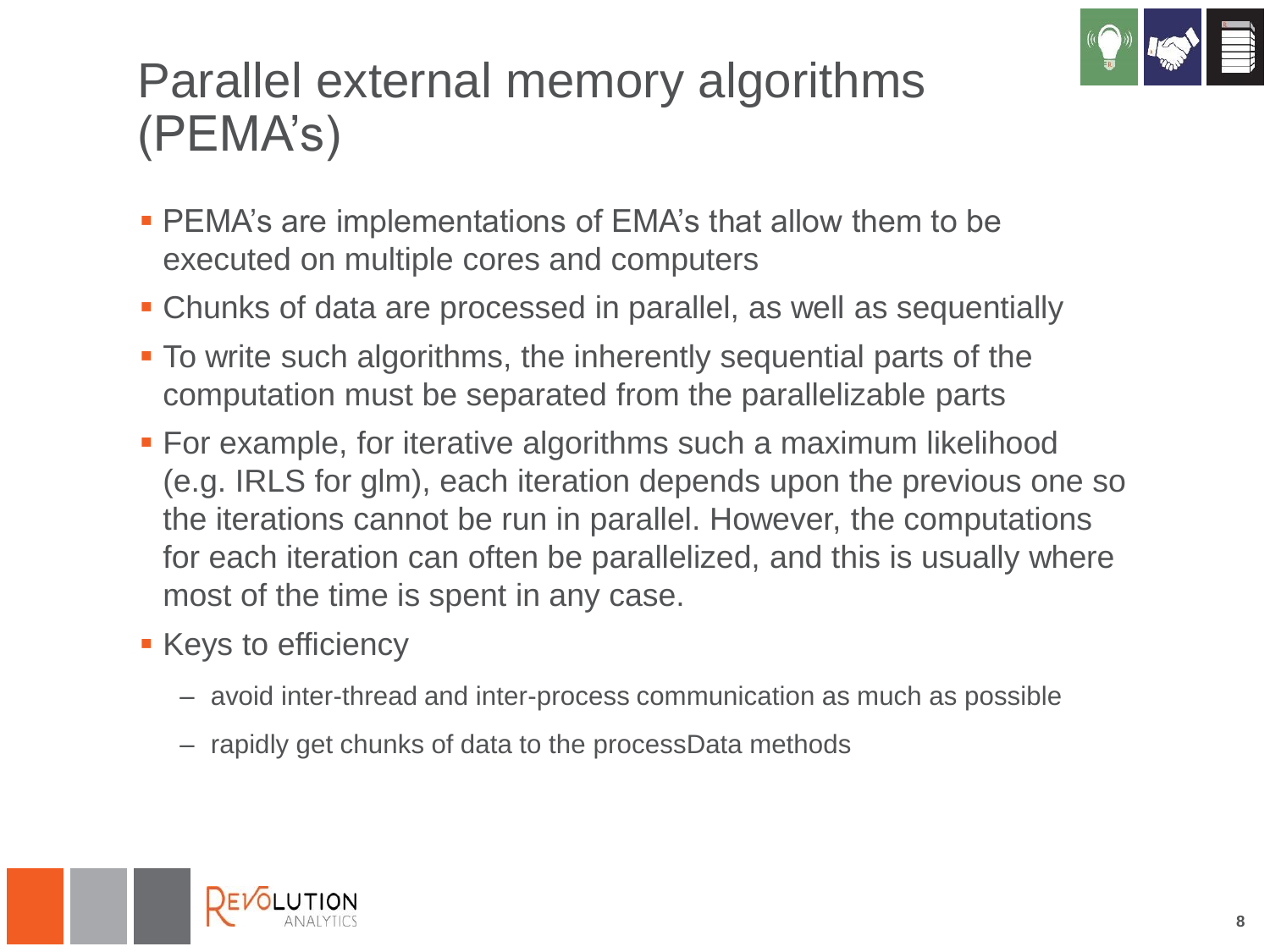

## Another view of a Pema



Also note that Pema is Tibetan for Lotus flower, an important Buddhist symbol: it grows in muddy water, rising and blooming above the murk to achieve enlightenment.

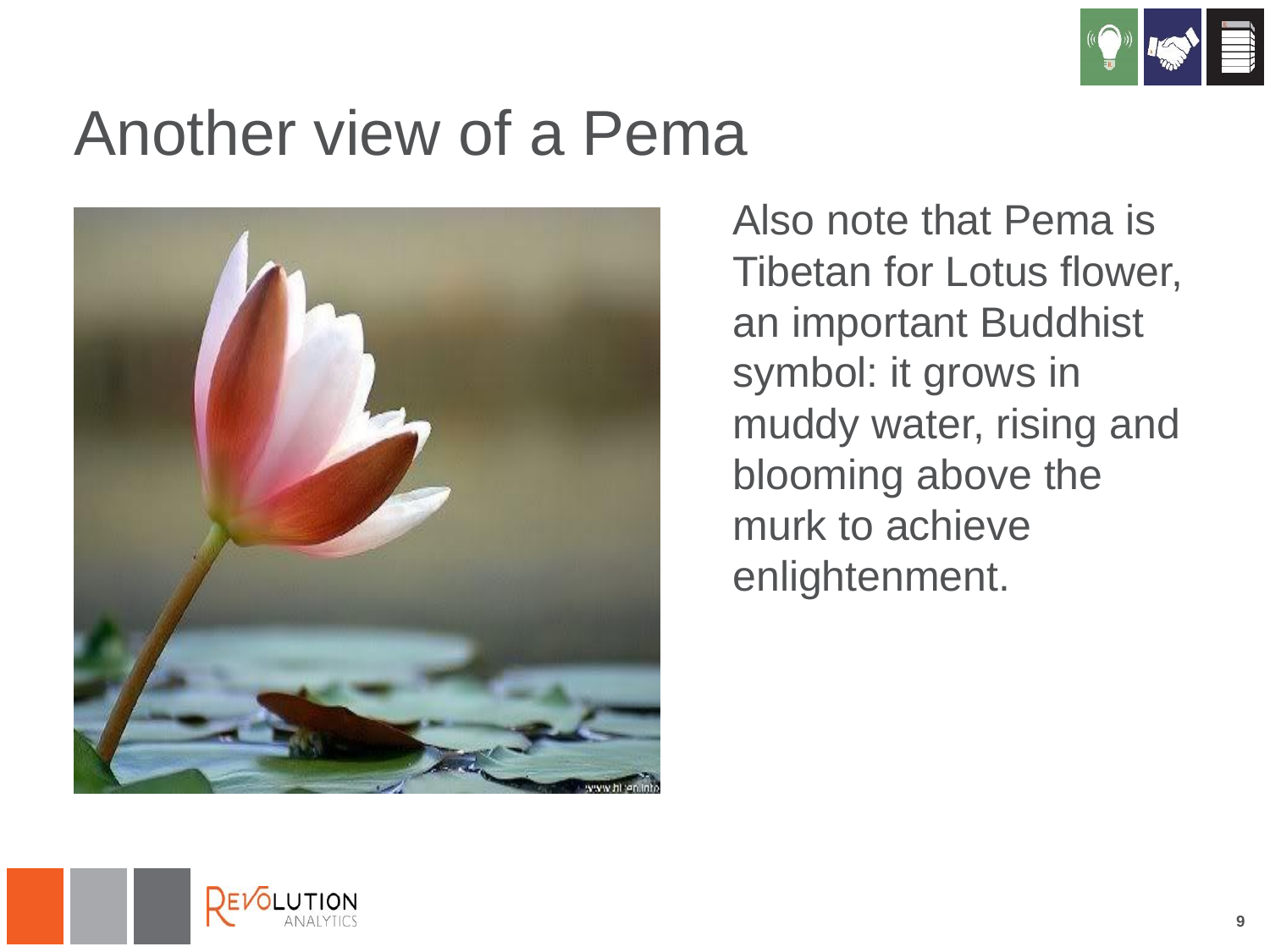

#### The RevoPemaR package provides

- **PemaBaseClass, which is a Reference Class** 
	- Pema classes need to inherit from (contain) this
	- This class has several methods which can be overridden by child classes. The key methods that are typically overridden are:
		- initialize() initialize fields; used on construction
		- processData() computes intermediate results from a chunk of data
		- updateResults() updates one pema object from another one
		- processResults() converts intermediate results to final results
	- The compute() method provides an entry point for doing computations; the default compute() method will work for both iterative and non-iterative algorithms

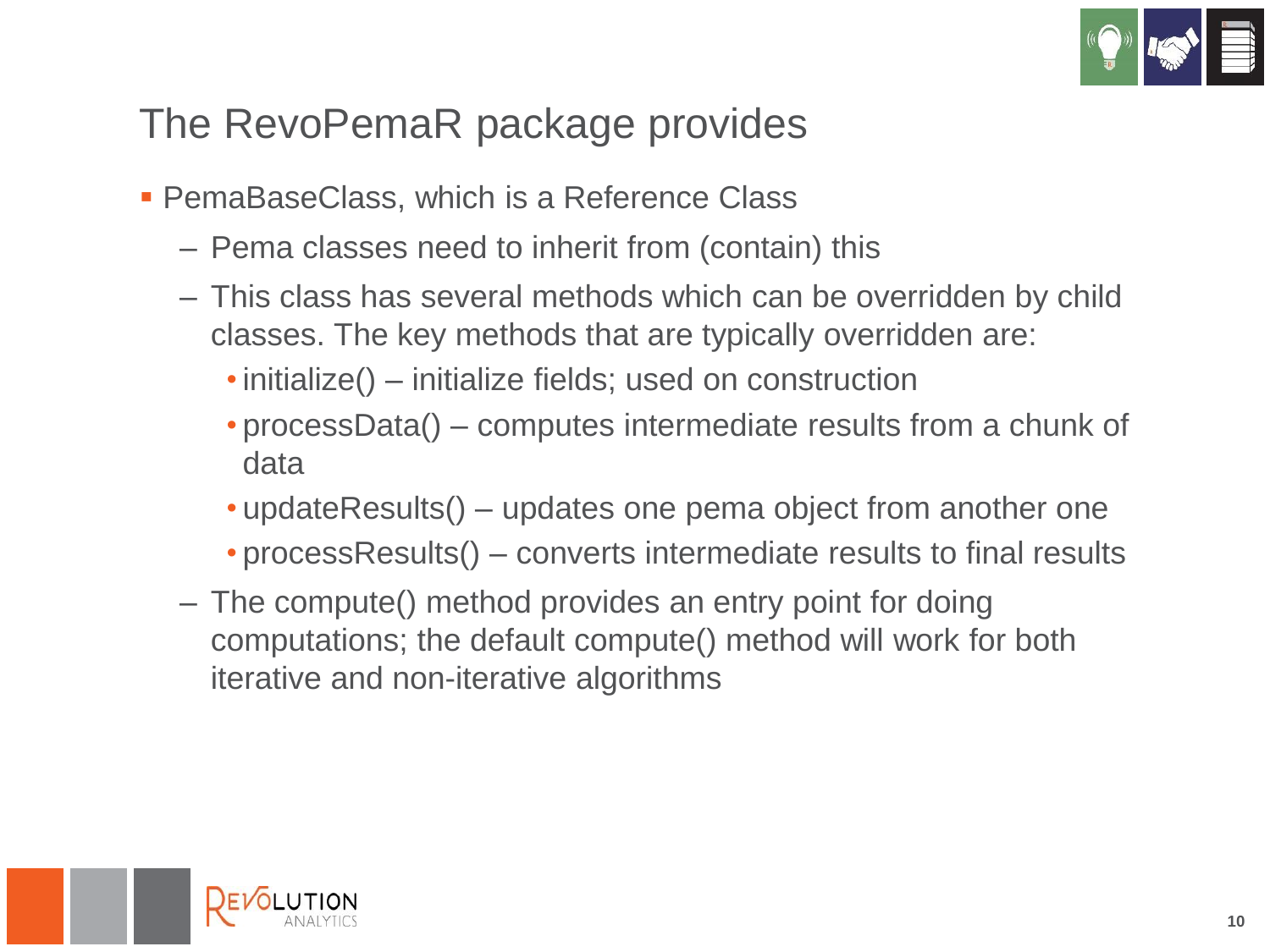

#### The RevoPemaR package also provides

- setPemaClass() function: a wrapper around setRefClass() to create a class generator
- pemaCompute() function: a function to initiate a computation
- Example code:
	- PemaMean: variable mean
	- PemaWordCount, PemaPopularWords: text mining
	- PemaGradDescent, PemaLogitGD: a gradient descent base class and a logistic regression child

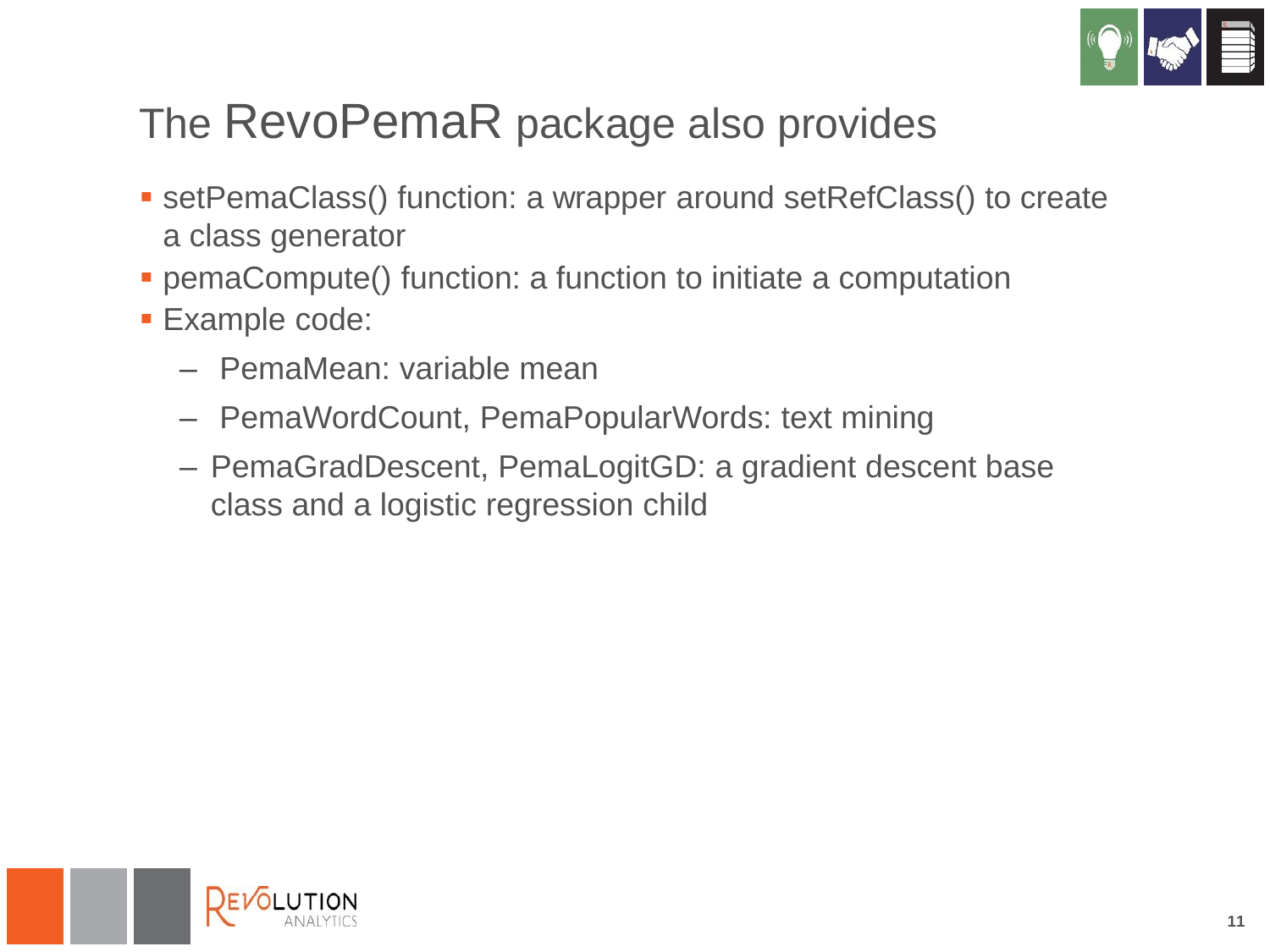

### Why reference classes?

- **Efficiency and lowered memory usage** 
	- RC's allow control over when objects are copied
	- Member variables (fields) do not have to be passed as arguments to other methods
- **Encapsulation** 
	- The data and the methods that operate on them are bundled
	- Access methods and field locking provide control over access to fields
- **Convenience** 
	- It is possible to do the same things in other ways in R, but RC's are more convenient
- **Familiarity** 
	- Familiar OOP system for Java, C++, and other programmers

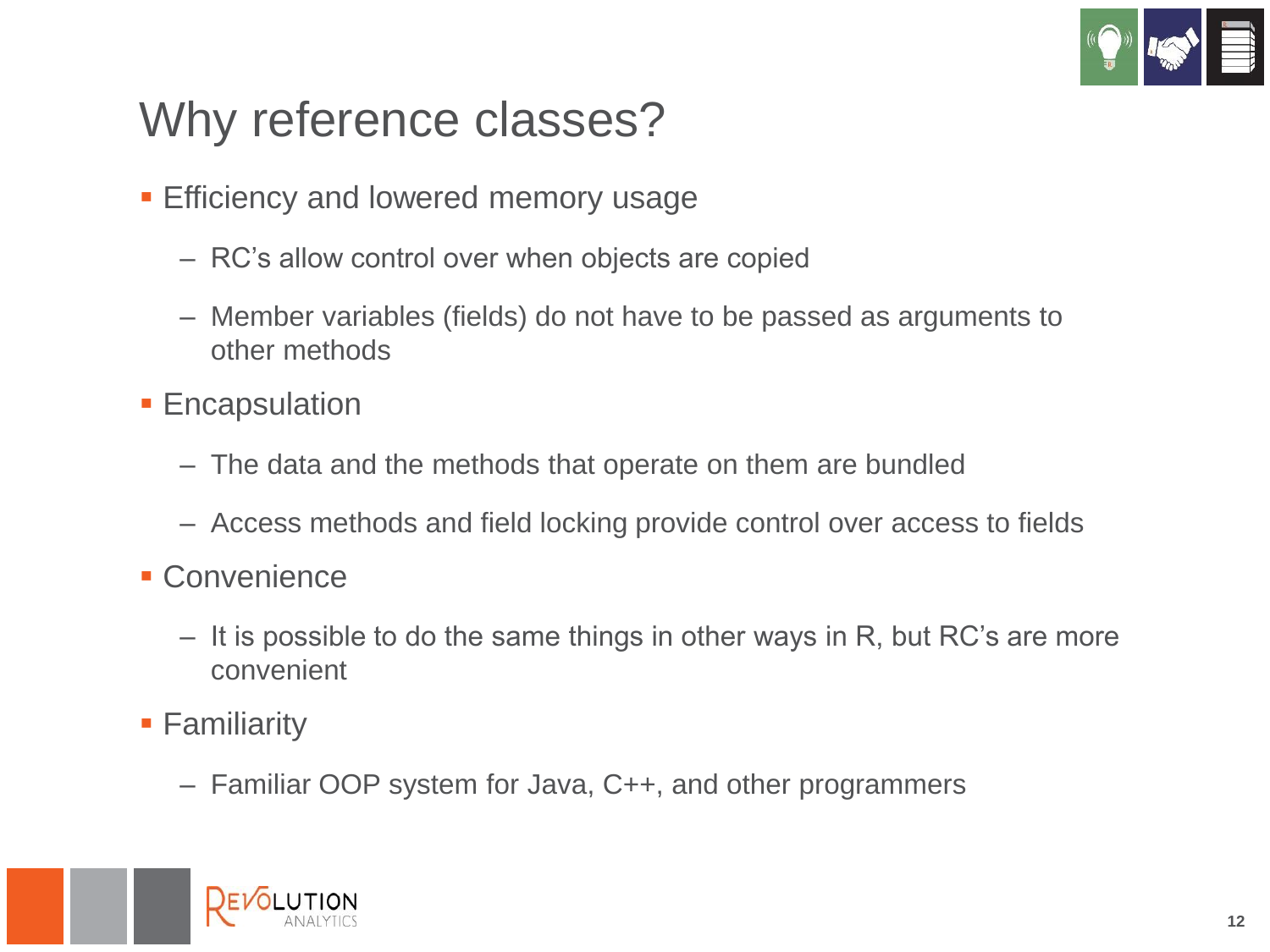

#### Typical steps in using RevoPemaR

- Write the class definition, using setPemaClass(), and inheriting from RevoBaseClass or a child class
- Specify the fields (member variables) of the class
- Override the initialize(), processData(), updateResults(), processResults() and any other required methods
- **Test the individual methods as they are being written; data in** memory (data frame, vector, matrix) can be used, or any of the RevoScaleR data sources
- Execute the code using the pemaCompute() function or the compute() method

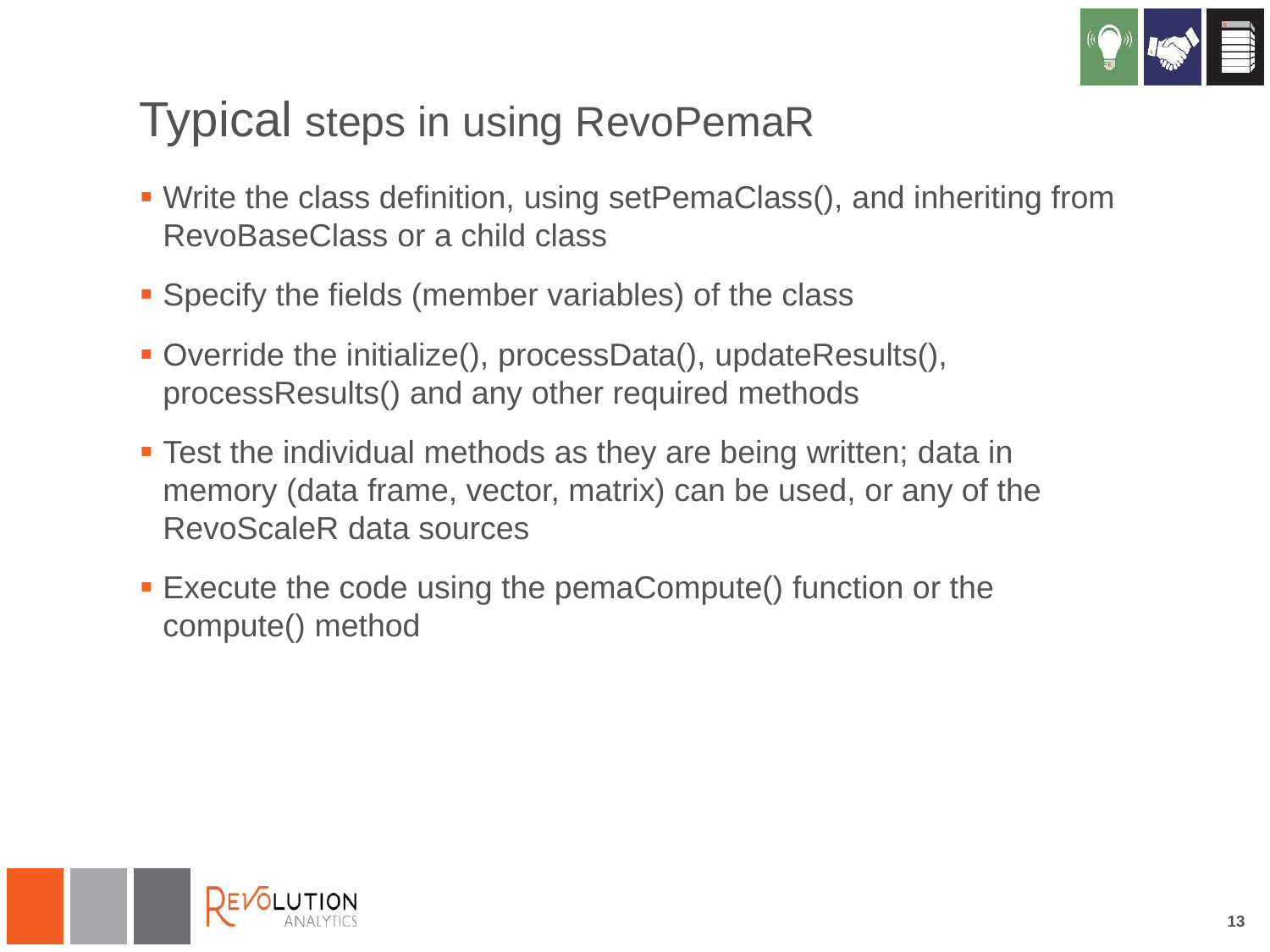

### The default compute() method

```
"compute" = function(inData = NULL, outData = NULL)
{
'The main computation loop; handles both single- and multi-iteration algorithms'
          for (iterLocal in seq.int(1, maxIters))
          {
                     initIteration(iterLocal)
                     processAllData(inData, outData) 
                     result <- processResults()
                     if (hasConverged()) 
                     {
                               invisible(return(createReturnObject(result)))
                     }
          }
          invisible(return(createReturnObject(result)))
},
```
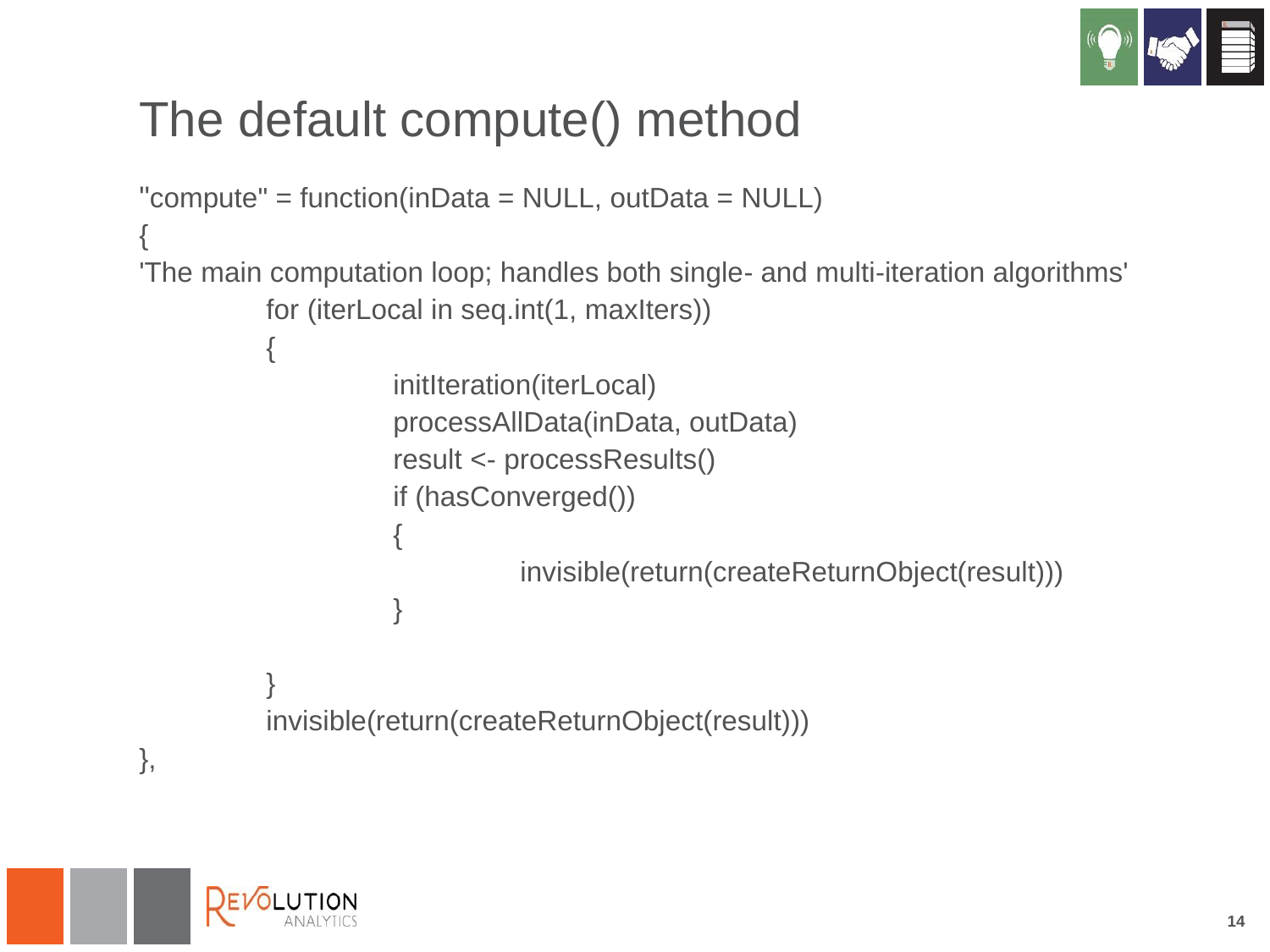

#### processAllData(inData, outData)

- processAllData() makes a pass through all of the data
- Upon return, the relevant fields of the master Pema object will contain results for all of the data
- This method is where all of the parallel/distributed computations are done
- In the initial implementation, the computations call into the RevoScaleR C++ code to loop over data and to distribute the computations, unless the data is already in memory

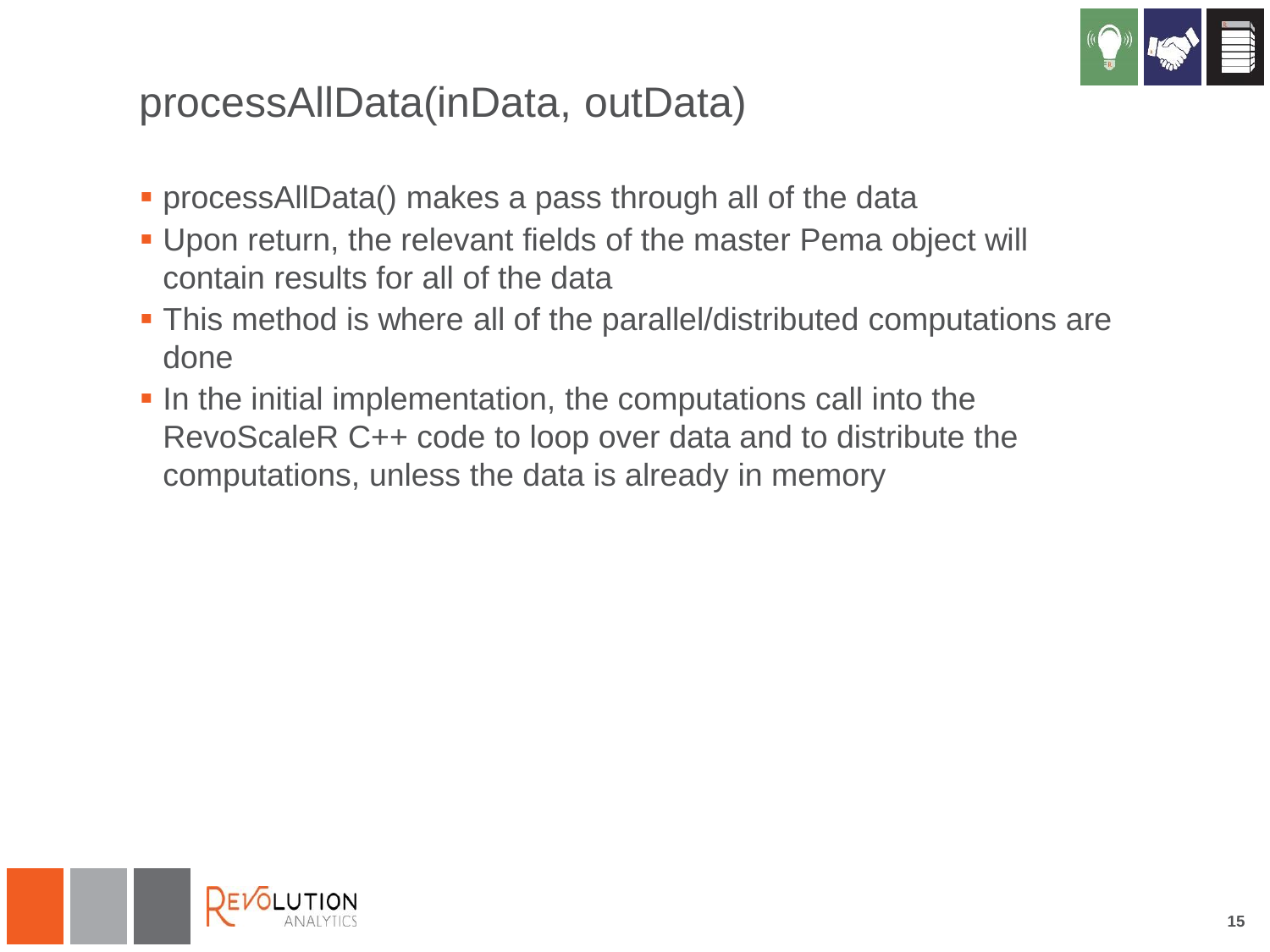

### Overview of how things work on a single process

- The underlying framework loops over the input data, reading it a chunk (contiguous rows for selected columns) at a time
- The processData method of the Pema object is called once for each chunk of data
	- the fields of the object are updated from the data
	- in addition, a data frame may be returned from processData(), and will be written to an output data source
- processData() is called repeatedly until all of the data assigned to that process has been used
- processAllData() returns and processResults() is then called on the Pema object to convert intermediate results to final results
- hasConverged(), whose default returns TRUE, is called, and either the results are returned to the user or another iteration is started

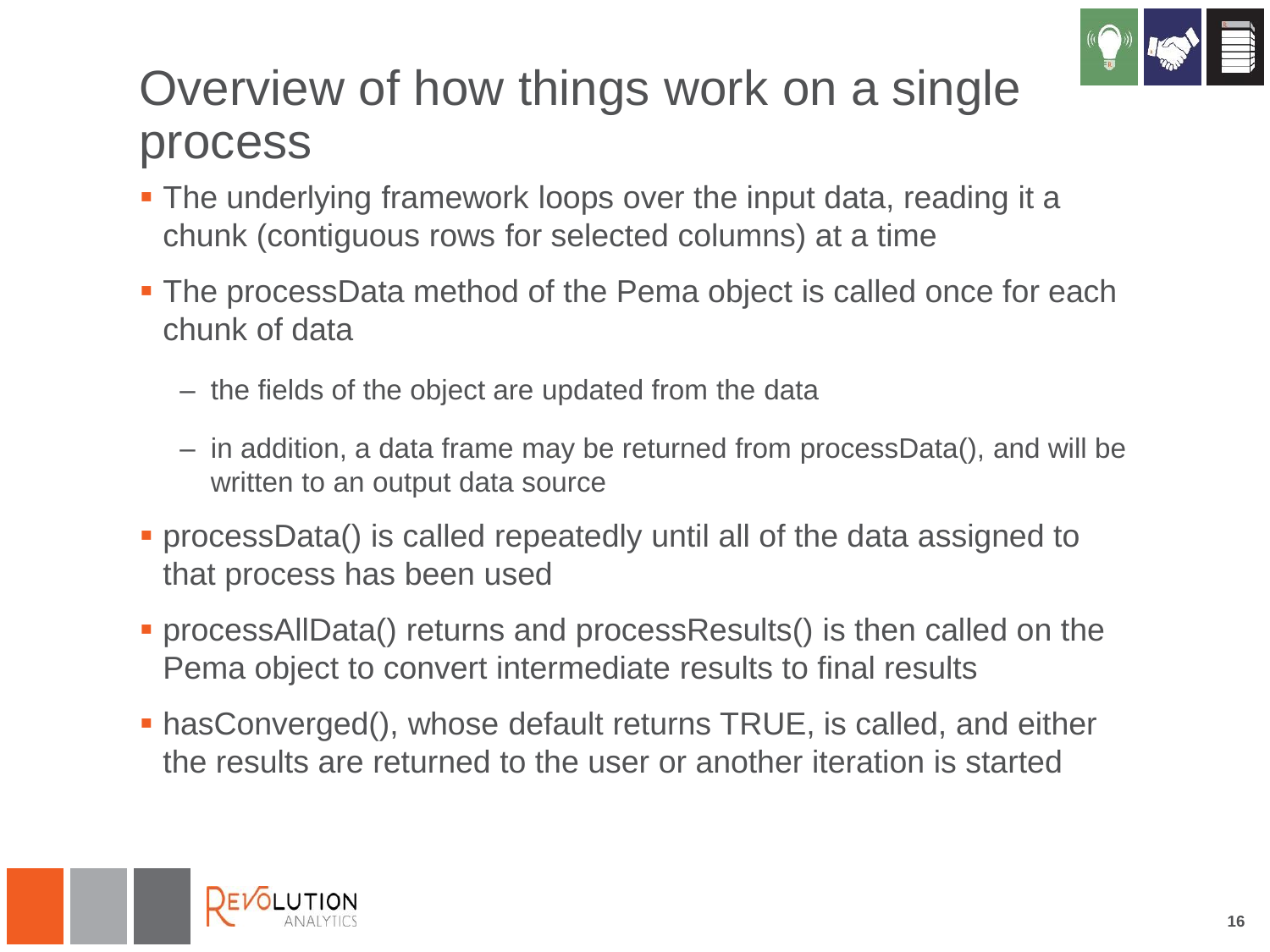

### Overview for multiple processes

- One process acts as the master, and the others as workers
- The master process controls the computations
	- This process may be different than the R process on the client computer
	- It executes the compute() method of the Pema object
- When processAllData() is called in compute()
	- The Pema object is serialized and sent to each worker, where it is deserialized and used on that worker to accumulate partial results
	- When a worker has processed all of its data, it sends its reserialized Pema object back to the master
	- The master process loops over all of the Pema objects returned by the workers and calls updateResults() to update the master Pema object

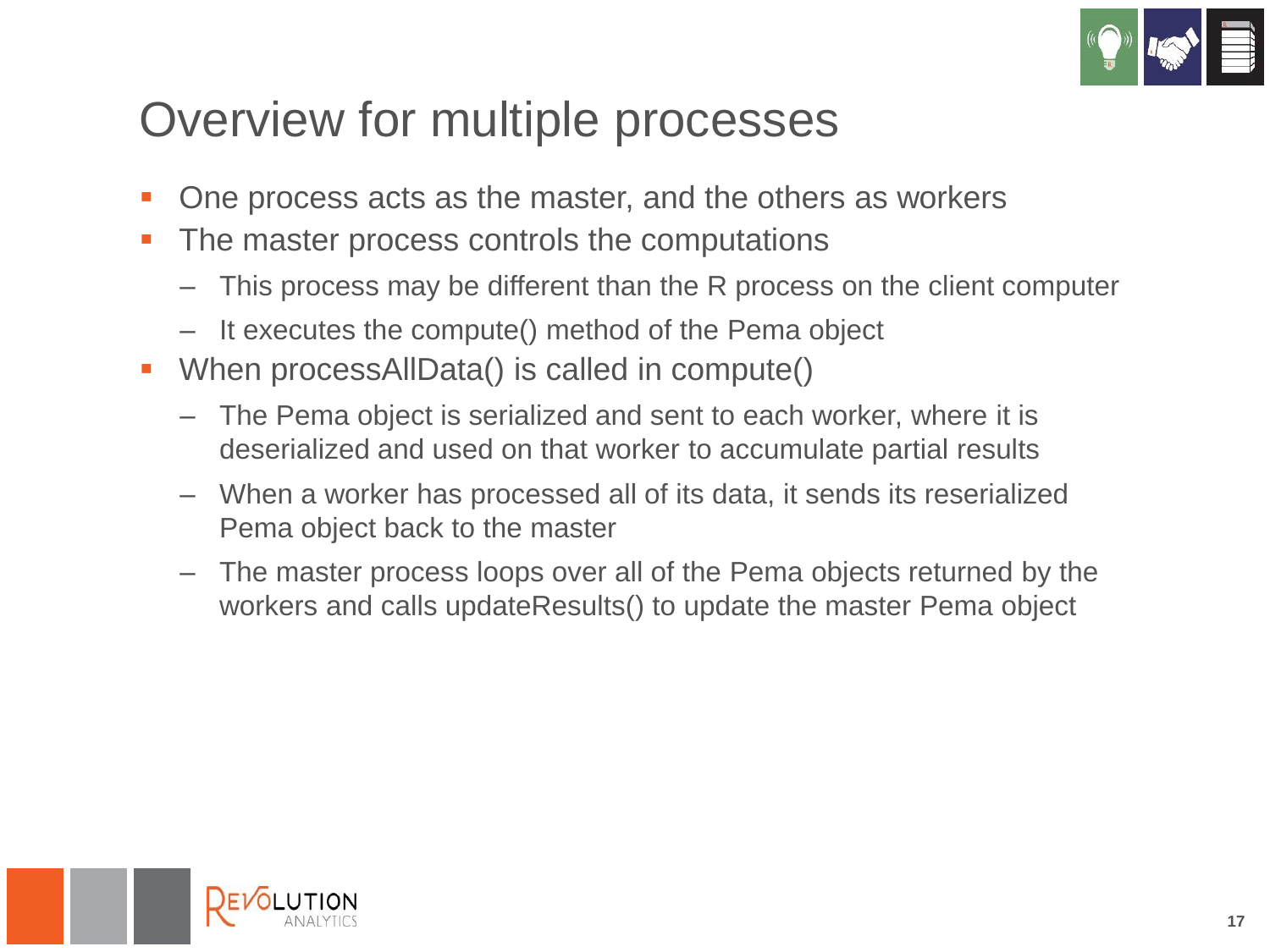

#### An example: computing a sample mean

To create a Pema class generator function, use the setPemaClass function. There are four basic pieces of information that need to be specified: the class name, the super classes, the fields, and the methods

```
PemaMean <- setPemaClass(
        Class = "PemaMean", 
        contains = "PemaBaseClass",
        fields = list(# To be written
                 ),
        methods = list(# To be written
   ))
```
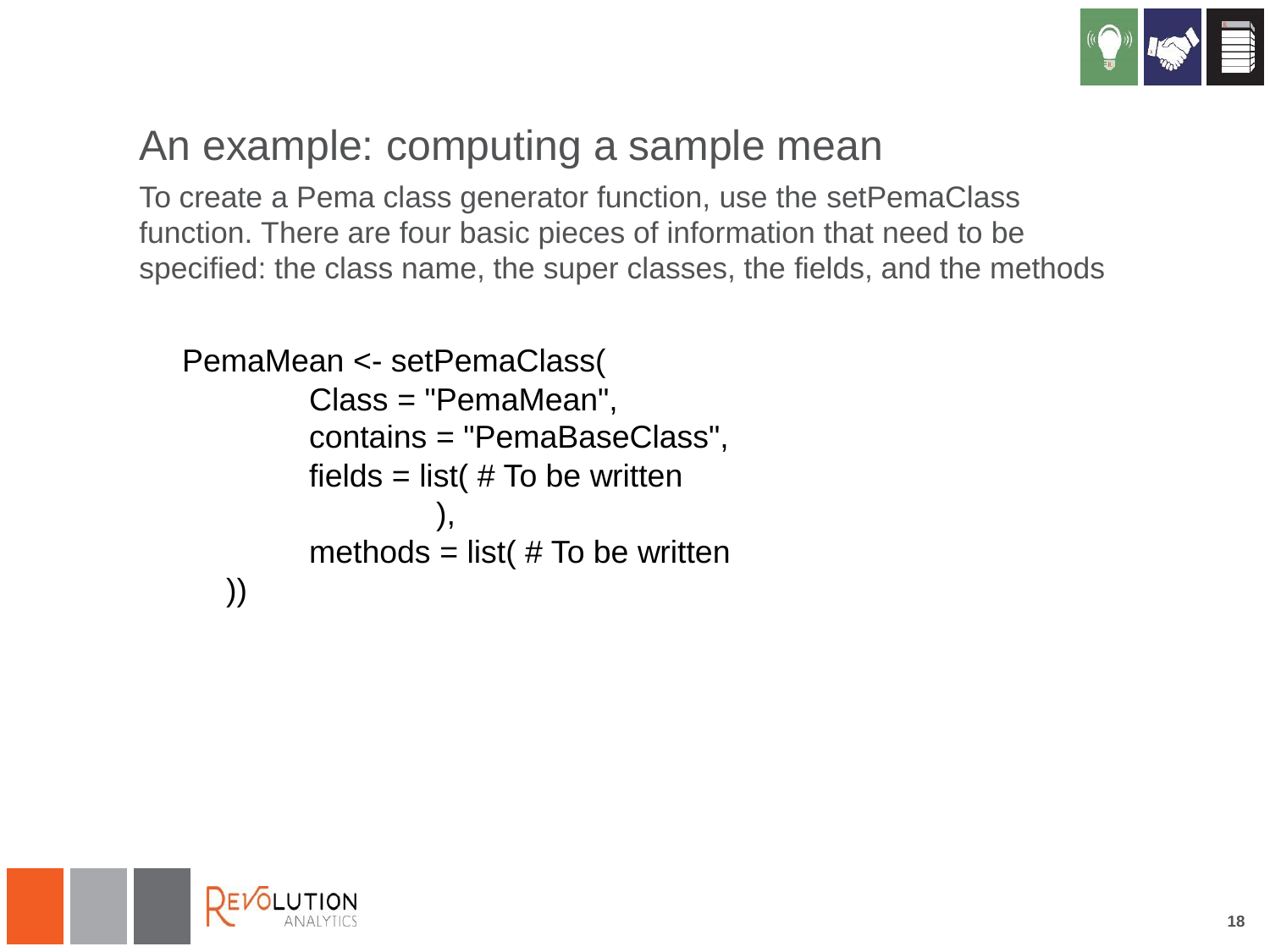

#### PemaMean fields

The list of field names and their types. The type "ANY" can be used to allow flexible types, but requires the author to check types

```
fields = list(sum = "numeric",
         totalObs = "numeric",
         totalValidObs = "numeric",
         mean = "numeric",
         varName = "character"
         ),
```
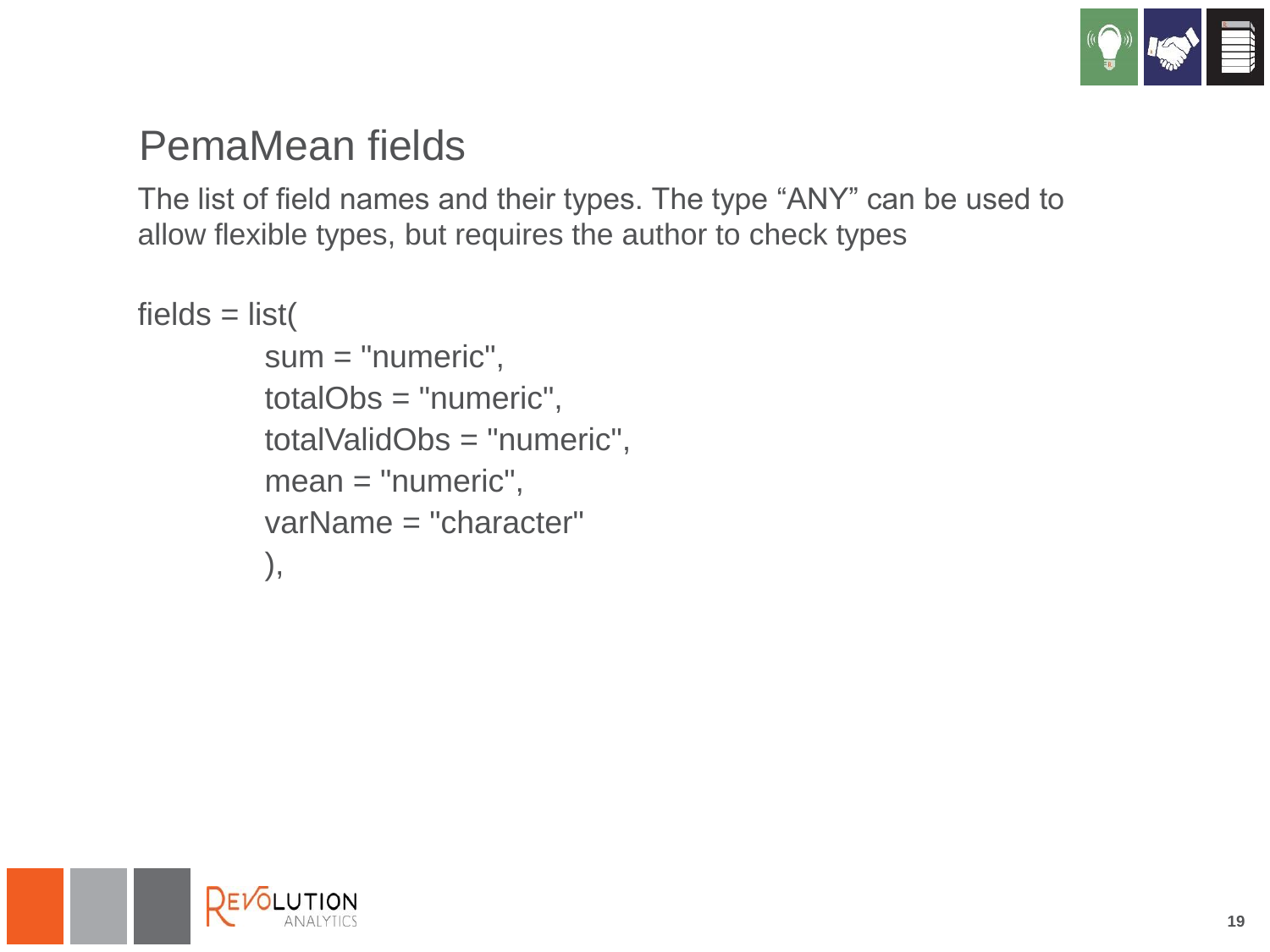

#### PemaMean methods: initialize

The initialize method is called when the object is constructed, and can also be called directly.

```
methods = list("initialize" = function(varName = "", ...)
{
  'sum, totalValidObs, and mean are all initialized to 0'
  callSuper(...) # calls the method of the parent class
  usingMethods(.pemaMethods) # for distributed computing
  # Fields are modified in a method by using the non-local assignment op
  varName <<- varName
  sum <<-0totalObs <<- 0
  totalValidObs <<- 0
  mean <<-0},
```
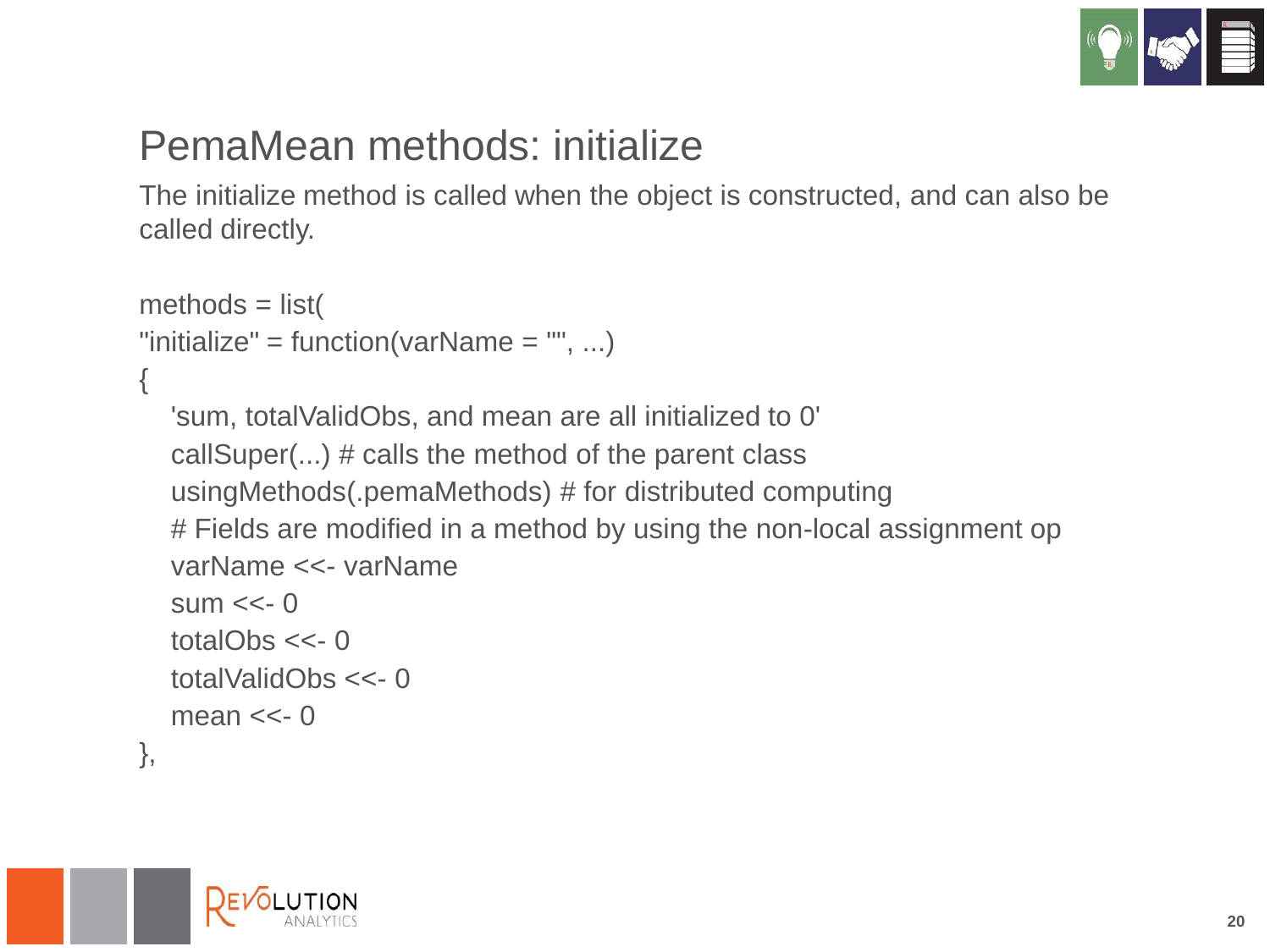

#### PemaMean methods: processData

The processData method usually does most of the work. It takes a chunk of data and uses it to update the fields (state) of the object. It can also return a data frame of results; these will be written to an output data source.

```
"processData" = function(dataList)
```

```
{
```
'Updates the sum and total observations from the current chunk of data.'

if (is.null(dataList[[varName]])) stop( "The variable ", varName, " cannot be found in the data." )

```
sum <<- sum + sum(as.numeric(dataList[[varName]]), na.rm = TRUE)
totalObs <<- totalObs + length(dataList[[varName]])
totalValidObs <<- totalValidObs + sum(!is.na(dataList[[varName]]))
invisible(NULL)
```


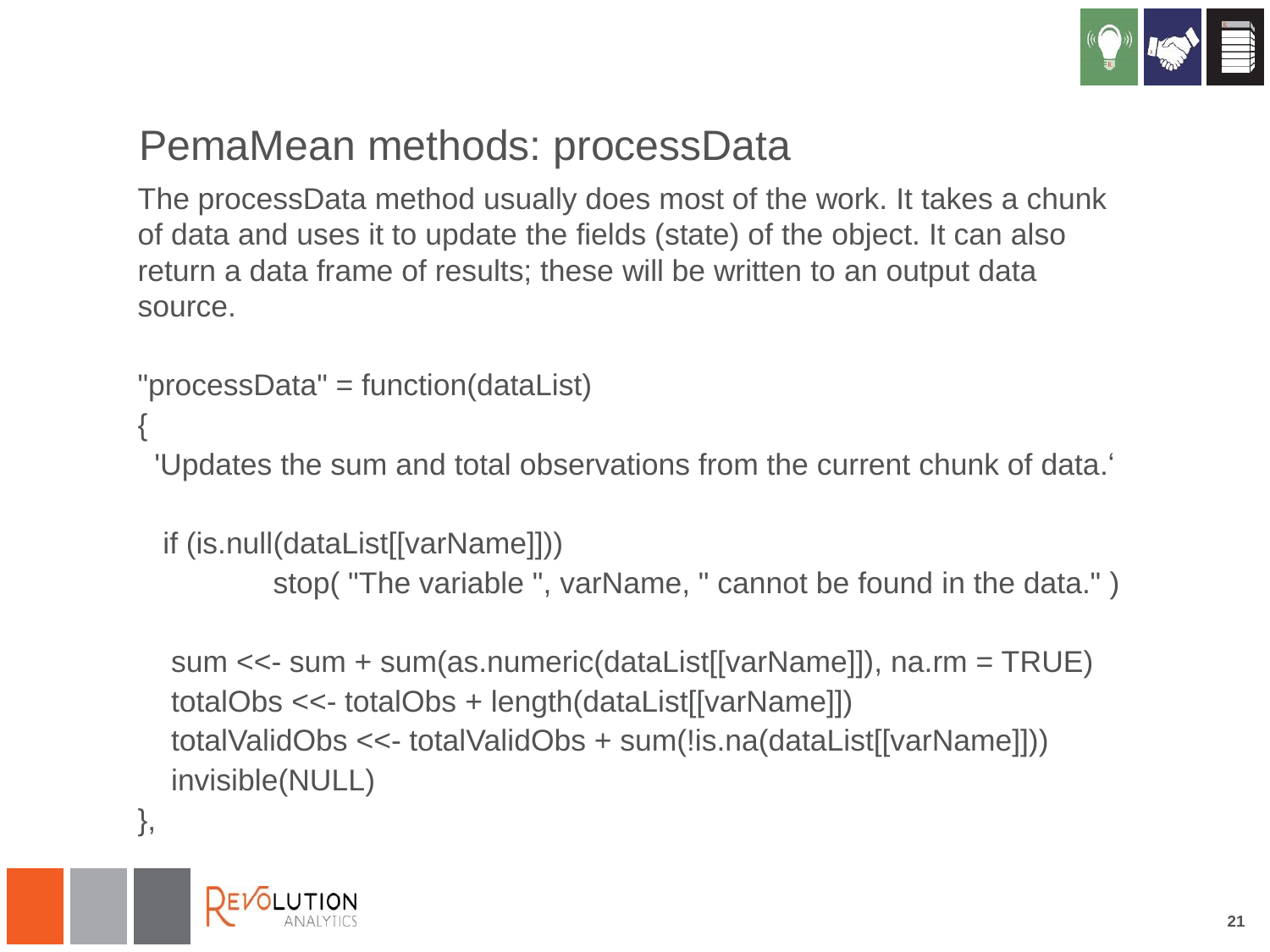

#### PemaMean methods: updateResults

The updateResults method updates the fields of one Pema object from the fields of another Pema object. This is called during distributed computations to update a master object from the results of each of the worker objects. Can also be used to update yesterday's results from results obtained from today's data.

```
"updateResults" = function(pemaMeanObj)
```

```
{
```
'Updates the sum and total observations from another PemaMean object.'

```
sum <<- sum + pemaMeanObj$sum
```

```
totalObs <<- totalObs + pemaMeanObj$totalObs
```

```
totalValidObs <<- totalValidObs + pemaMeanObj$totalValidObs
invisible(NULL)
```
},

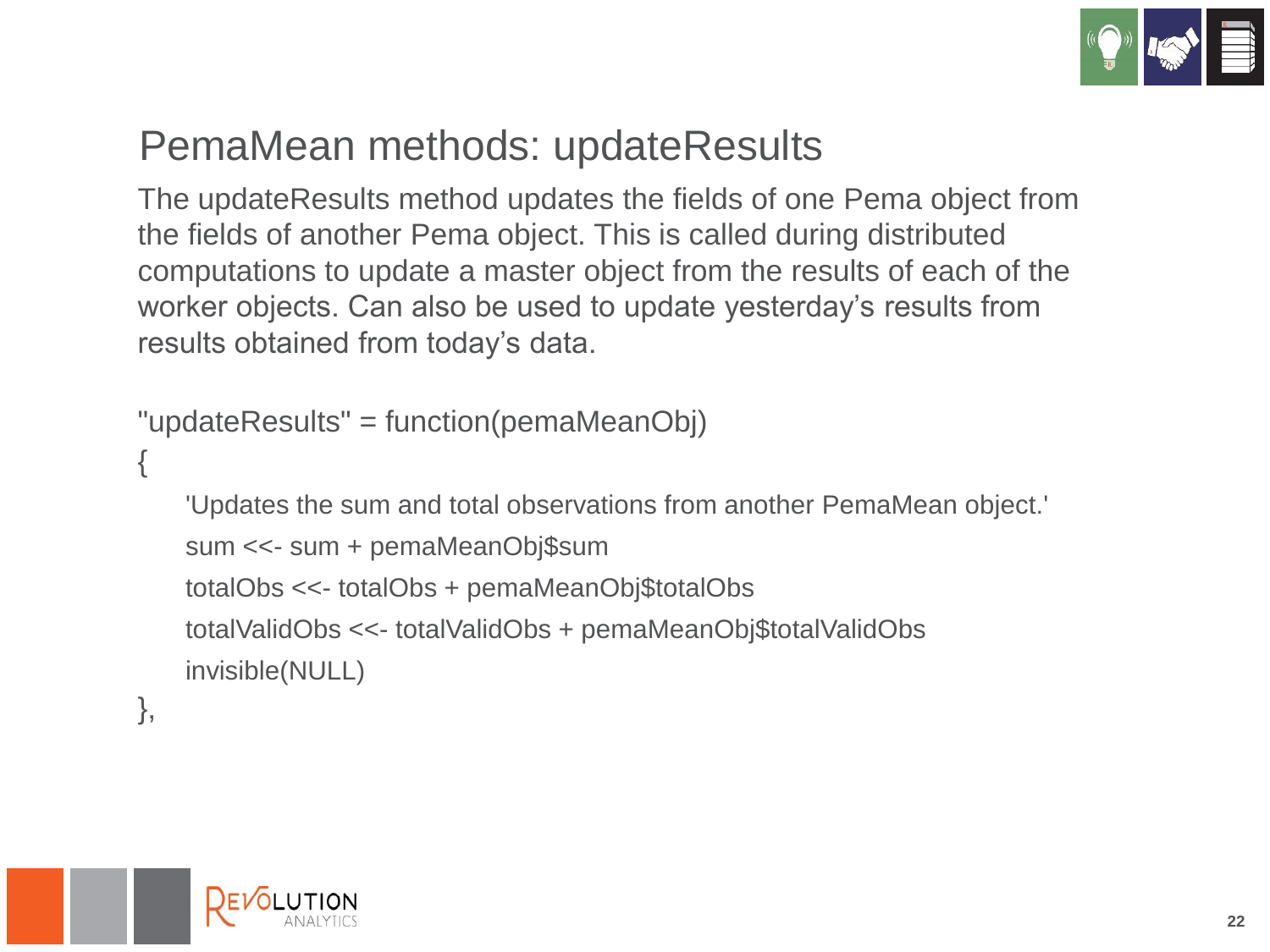

#### PemaMean methods: processResults

The processResults method converts intermediate results in a Pema object into final results.

```
"processResults" = function()
{
  'Returns the sum divided by the totalValidObs.'
         if (totalValidObs > 0)
          {
                   mean <<- sum/totalValidObs
          }
         else
          {
                   mean <<- as.numeric(NA)
          }
         return( mean )
},
```